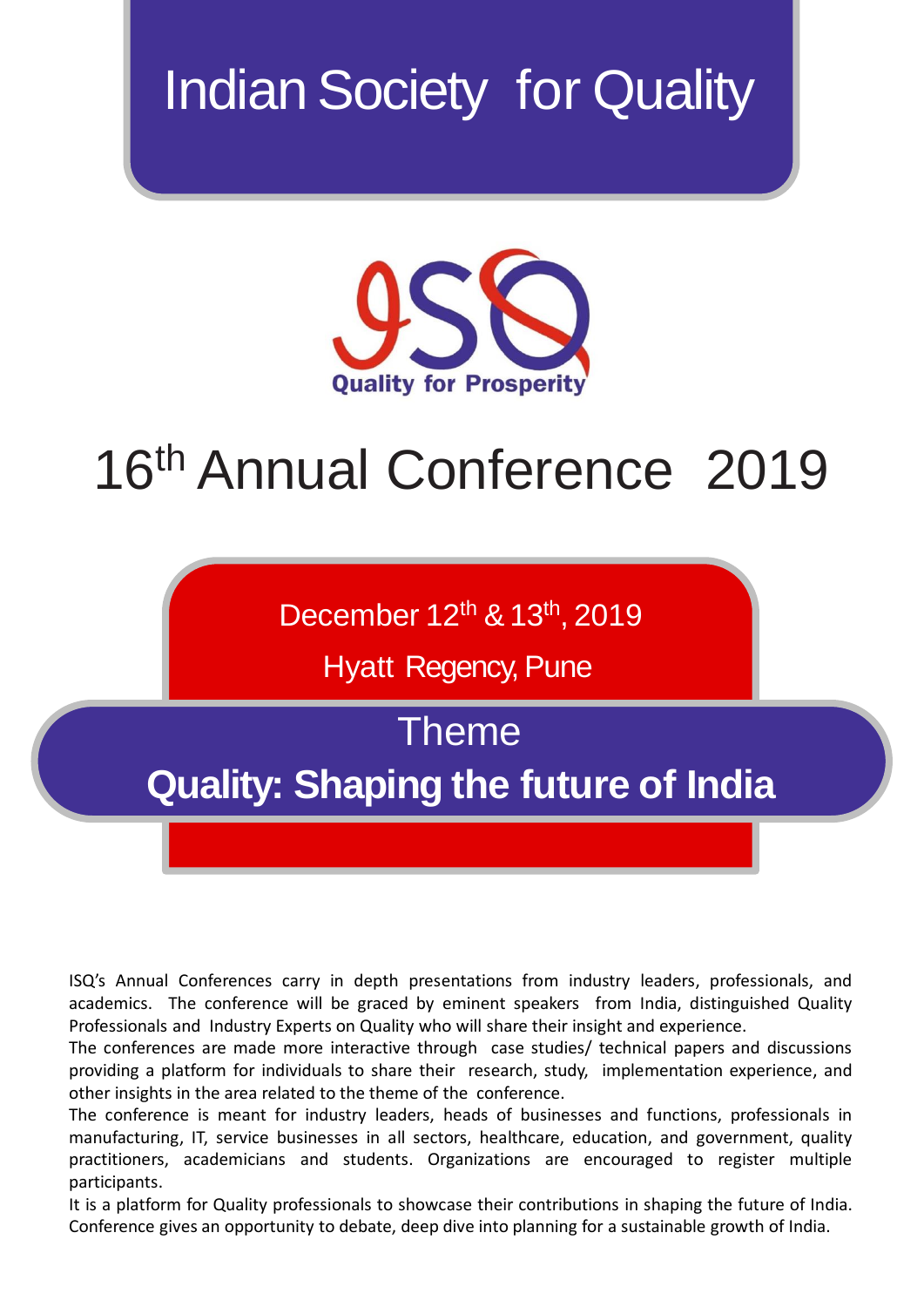



# Chief Guest

ISQ is happy to have **Dr. Abhay Firodia, Chairman, Force Motors** Limited to be the Chief Guest for its 16<sup>th</sup> Annual Conference and share his thoughts with us.

# Felicitation of Mr. Venu Srinivasan

Congratulations **Mr. Venu Srinivasan, Chairman, TVS Motor Company & Sundaram Clayton** on winning "**The Deming Distinguished Service Award for Dissemination and Promotion Overseas".** It is one of the highest awards in the field of quality management in the world and only four individuals have been conferred with it.

It is a great honour to felicitate an incredible Mr. Venu Srinivasan for the exemplary recognition bestowed on him, during 16th ISQ Annual Conference.





# AshokaAward

Ashoka Award is given to management professionals who have led their organizations, guided others, making exceptional contribution through the practice and promotion of quality management of sustainable results, with humility, industry and passion.

ISQ is happy to honour **Mr. G. Parthipan, CEO, Rane TRW Steering Systems Ltd,** a true TQM believer with this year's Ashoka Award in recognition of his exceptional contribution in the field of quality management, leading Rane TRW Steering Systems Ltd to achieve operational excellence and getting the recognition as an organisation making Total Quality Management a way of life and propagating it outside Rane too.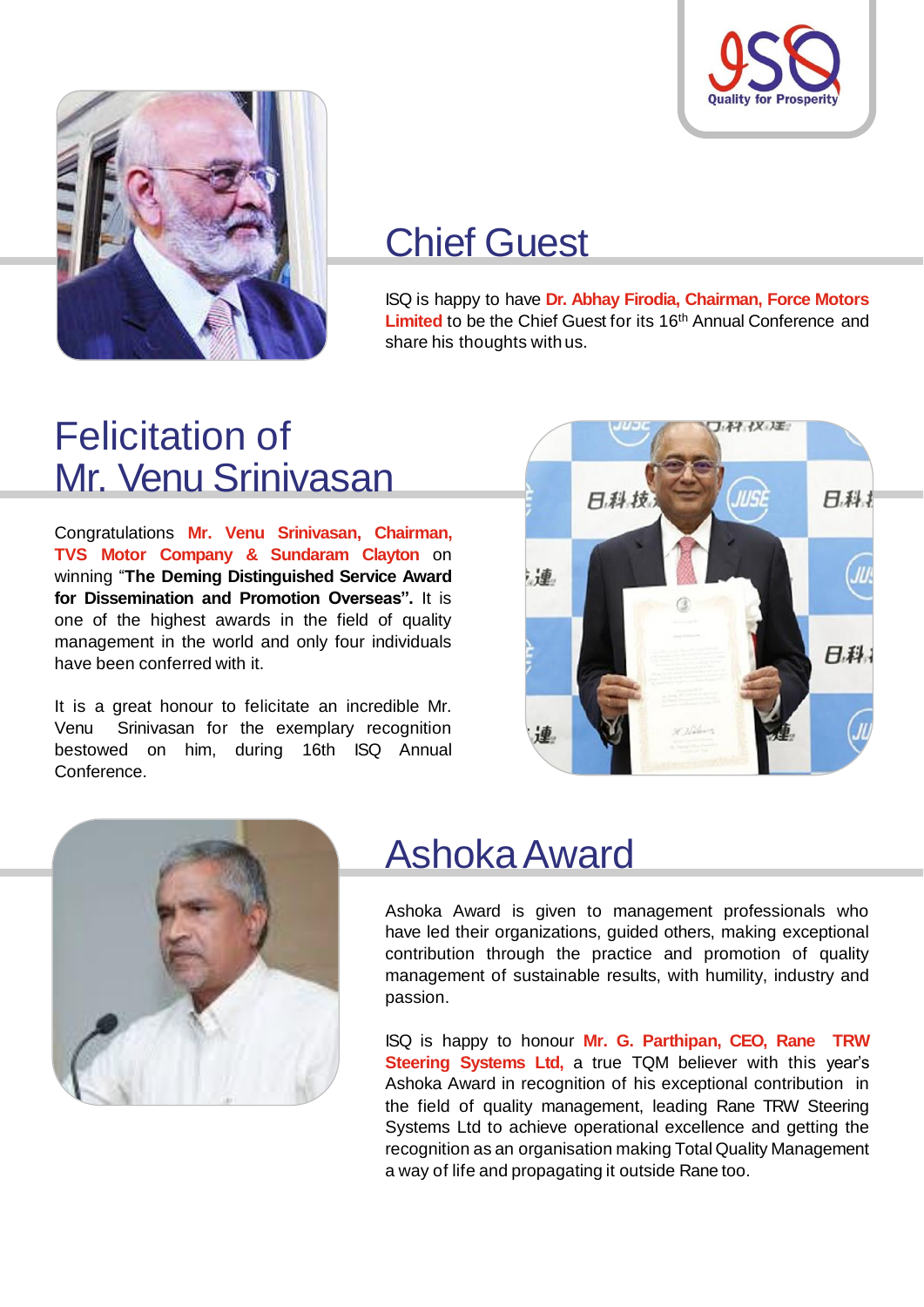

# Invited Speakers

# Japanese TQM

# Mr. Yukihiro Ando

**Counsellor** 

# Dr. Jairam Varadaraj

MD, Elgi Equipments Limited, **Coimbatore** 





# Mr. Shrikant Sarda

Managing Director Accenture Technology

## Mr. Vivek S.Joshi

President &CEO Sundaram-Clayton Limited





# Mr. Sunil Kaul

Group President, Mfg. Excellence, Innovation & Technology, Head Business Group II, Anand Group

# Dr. Ashis Kumar Chakraborty

Head, SQC & OR Division Indian Statistical Institute





## Mr. Rajneesh Vashisht

Vice President, New Projects, Mahindra & MahindraLtd

Dr. Sumit Roy



Counsellor, Joyful Workplaces - Lean Six Sigma & Business Process Improvement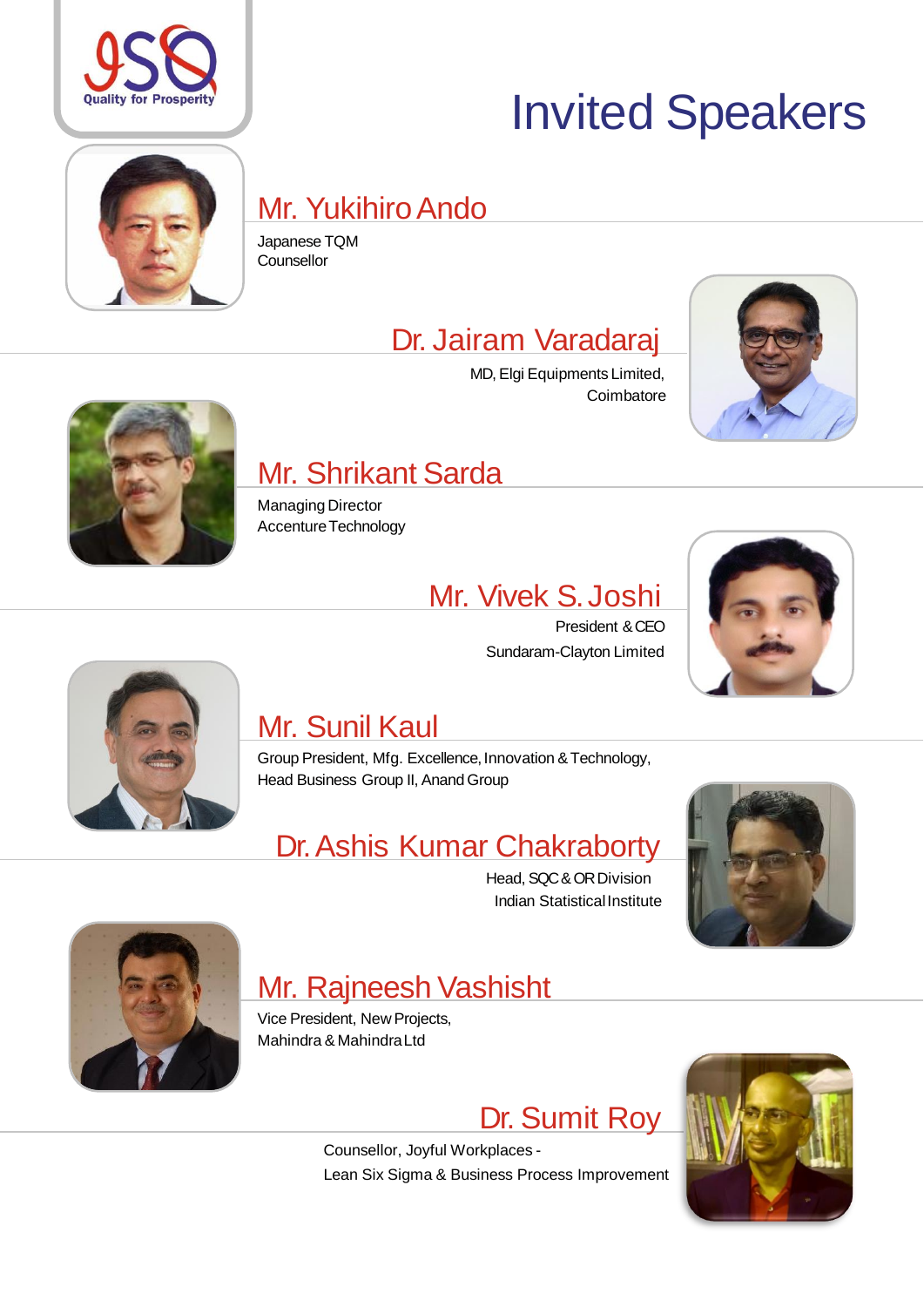

### Quality: Shaping the future of India

- More than ever before, the future of India, and indeed of the world, may hinge on quality. 70 years ago, post- war Japan was enabled to rise as an economic power through quality, taught at first by Deming and then deepened by an Age of Gurus. Forty years ago, the US, reeling under Japanese competition, rediscovered quality as its way to regain competitiveness. Nearly 30 years ago, India opened up its economy, and a number of Indian companies transformed themselves through quality to weather global competition.
- We are in the midst of an economic slowdown once again. Questions are being asked about how Indian businesses can show resilience and emerge stronger than before. And once again, the answer fundamentally will have to bequality.
- Added to the challenges of the past are the emerging technologies grouped commonly under the term Industry 4.0, climate warming and other environmental crises that brook no delayed responses from us, and the reassertion of protective trade regimes by some powerful countries.
- This is a time for drastically raising resource productivity, building new human capital and helping regenerate natural capital. It is also the time for energetic efforts at eradicating waste of all forms not only in manufacturing but in all stages of use. It isthe time for unprecedentedlevelsof innovation.
- ISQ will bring together thinking managers from Industry and elsewhere in this Annual Conference, a flagship event. It is an occasion to interact with cutting edge minds from all sectors of industry.
- There will be speeches by award winners, invited speakers, and there will be case studies. ISQ looks forward to your active participation as case study presenters, delegates and as sponsors.



### About ISQ

Indian Society for Quality was established as a Not for Profit Society with the objective of providing a national forum for interaction among quality professionals. The society acts as a catalyst and facilitation body for exchange of information and experience regarding Quality Management principles, technology and practices. Its mission is to pursue quality for prosperity.(Visit www.isqnet.org)

Towards its objectives, ISQ has instituted many awards to recognize outstanding contributions by industry leaders, business professionals, TQM promoters in quality bodies and TQM counsellors who have selflessly contributed to the quality movement in India through their leadership and knowledge. As a member of Asian Network for Quality (ANQ), ISQ has been involved from the very outset and represented on its Board. ISQ is the face of India overseasin the world of quality.

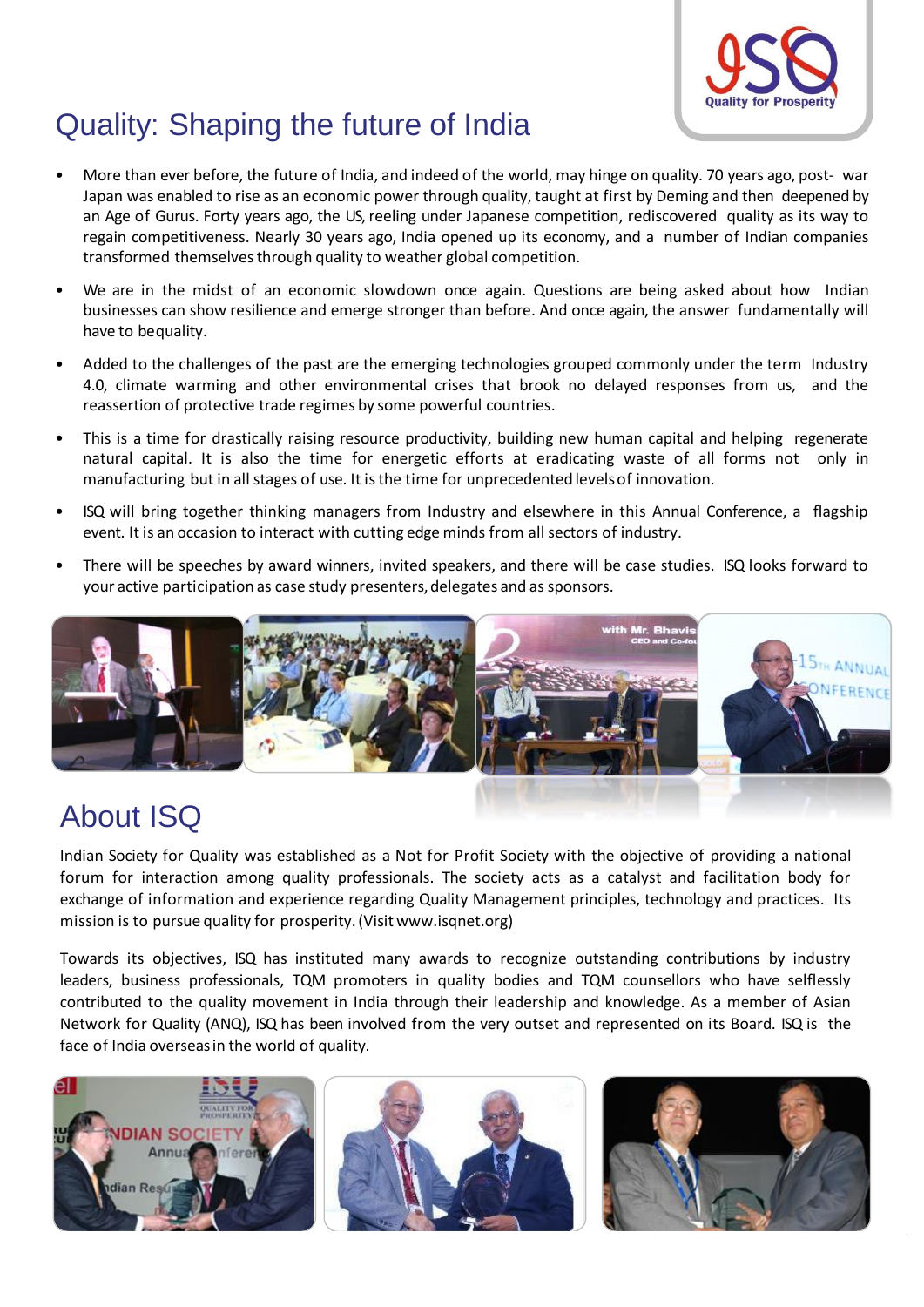

## Program Summary

- •Theme address; Setting the context.
- Awards and Honours.
- •Address by the ChiefGuest
- •Listen todistinguished invited speakers from Industries and Academia.
- •Learn from the achievers on some of the best practices, success stories of Quality obsessed Organisations through presentation of casestudies.
- •Network, interact, share andlearn.

#### Case Studies

Last date for registration of case studies has been over. Thank you participants for the good response.

#### Registration Fees

- For ISQ Member Rs 8,000/--(Rupees Eight Thousandonly). Non-Member Rs 10,000/--(Rupees Ten Thousandonly).
- Organisationsregistering 3 or more participants Rs. 8000/- per participant. (Rupees Eight Thousand only)
- Early bird fee of Rs 8,500/- will be applicable if registeredbefore 15th November 2019.
- Fee for Micro and Small-Scale Enterprises (Annual Turnover of < Rs 75 Crores) Rs. 7000/-- per participant. (Rupees Seven Thousandonly)
- Fee for one of first author or author making presentation of case study/ technical paper Rs 6000/- (Rupees Six Thousandonly)
- Student fees Rs.4000/--(Rupees Four Thousandonly).
- For organizations registering five or more participants (including author of case study), every sixth delegate will be registeredfree.

Every delegate will receive free membership of ISQ from April 2020 to March 2021.

Applicable GST will be charged additionally, at actuals. Visit [www.isqconference.org](http://www.isqconference.org/)

### Be Our Sponsor

ISQ is thankful to the organisations who have been supporting us through Sponsorships during annual conferences. We look forward to your support through Sponsorship with choice of Diamond, Platinum, Gold, Silver and Sponsor (from Rupees Ten lakhs to Rupees one lakh only) which comes with benefits of concession in delegate fees, exposure to your brand, products through displays, advertisement, showcasing the products and creation ofnew avenues through networking.